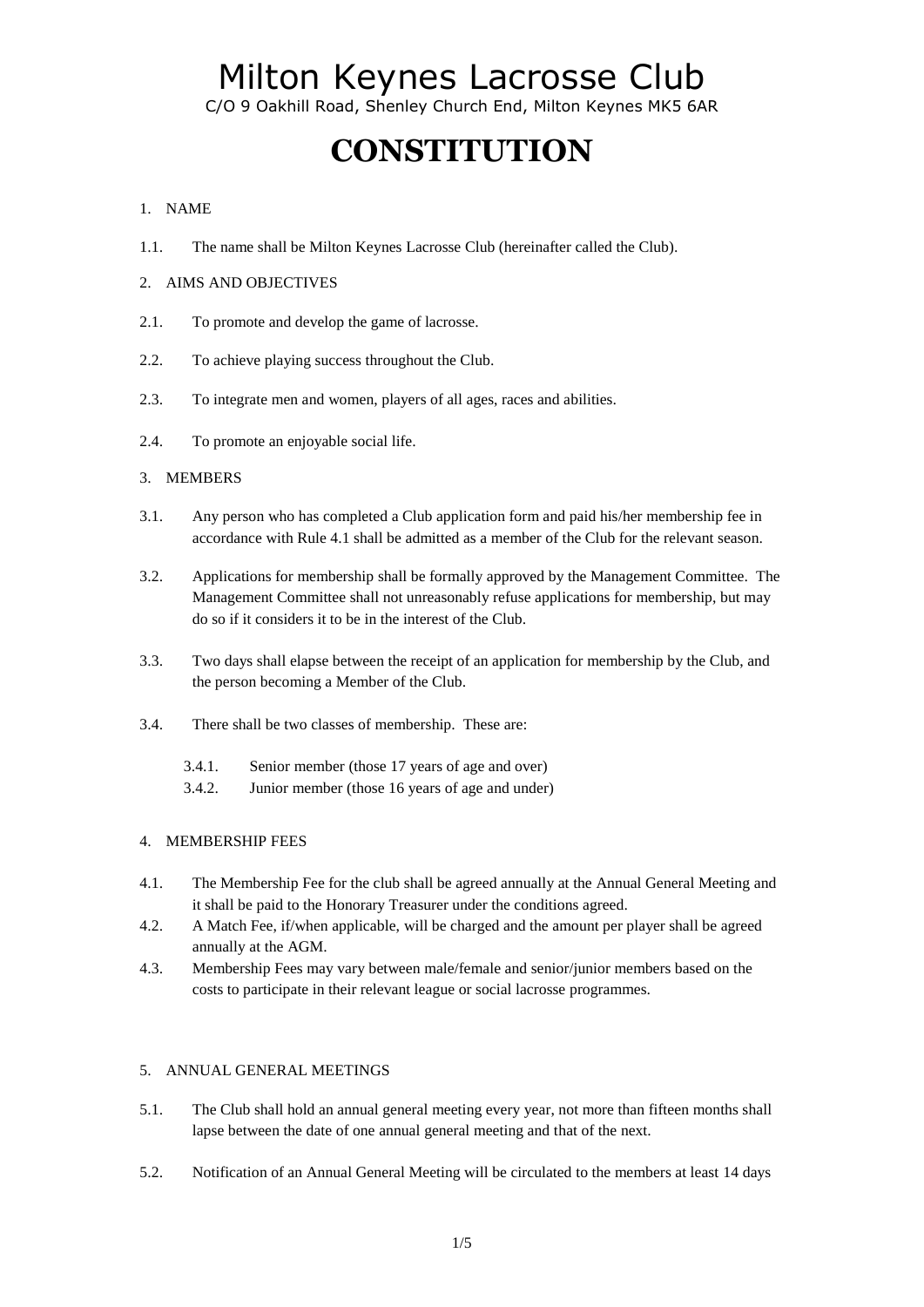C/O 9 Oakhill Road, Shenley Church End, Milton Keynes MK5 6AR

# **CONSTITUTION**

prior to the date of AGM.

- 5.3. Business to be transacted shall be:
	- 5.3.1. To confirm the minutes of the previous Annual General Meeting and any general meeting since the previous Annual General Meeting
	- 5.3.2. To receive reports and accounts covering the past season
	- 5.3.3. To elect honorary officers
	- 5.3.4. To agree the membership fees and match fees for the forthcoming season
	- 5.3.5. To consider any proposed resolutions received by the Secretary.
	- 5.3.6. Any other business by permission of the Chairman

#### 6. EXTRAORDINARY GENERAL MEETING

- 6.1. An Extraordinary General Meeting may be convened:
	- 6.1.1. By order of the Management Committee or
	- 6.1.2. Upon written request by at least 15 Members to the Secretary received no less than 21 days prior to the date of the meeting.
- 6.2. Each request shall state the purpose for which a meeting is required and shall set out any resolution to be proposed and shall be accompanied by the names and signatures of a proposer and two seconders.
- 6.3. Notification of an Extraordinary General Meeting will be circulated to the members at least 14 days prior to the date of EGM by the Secretary.

### 7. PROCEEDINGS AT GENERAL MEETINGS

- 7.1. Written notice of any proposed amendments to the Constitution and any other motion to be submitted to a General Meeting, shall be received by the Honorary Secretary no later than 28 days prior to the meeting and shall be accompanied by the names and signatures of the proposer and two seconders.
- 7.2. No business shall be transacted at a General Meeting unless a quorum is present. Six persons entitled to vote upon the business to be transacted shall constitute a quorum.
- 7.3. The Chair shall be taken throughout the meeting by the President or in that person's absence by *A member of the Management committee*
- 7.4. Person eligible to vote at General Meetings
	- 7.4.1. All Members shall each have 1 vote
	- 7.4.2. The Chairman shall have one additional casting vote.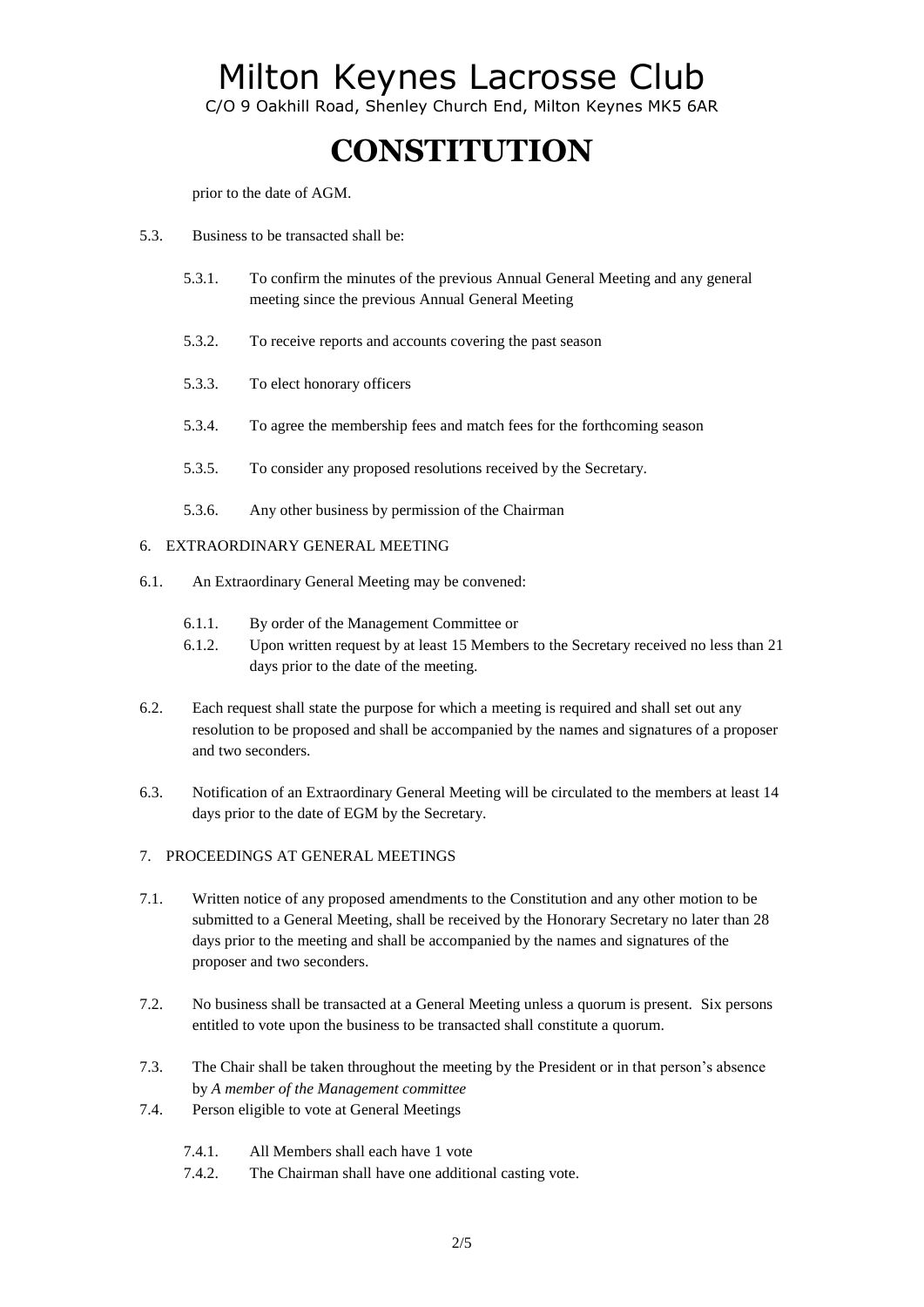C/O 9 Oakhill Road, Shenley Church End, Milton Keynes MK5 6AR

# **CONSTITUTION**

- 7.5. A motion shall be carried by a simple majority of those present, entitled to vote and voting, except when the motion is an amendment of the Constitution or dissolution of the Club which will require a two thirds majority.
- 7.6. No member shall be entitled to vote at any general meeting unless all moneys then payable by him to the Club have been paid.
- 8. HONORARY OFFICERS
- 8.1. The Officers of the Club shall be at a minimum;
	- 8.1.1. Chair
	- 8.1.2. Senior men's captain and vice-captain
	- 8.1.3. Senior women's captain and vice-captain
	- 8.1.4. Treasurer
	- 8.1.5. Secretary
- 8.2. The Honorary Officers shall be nominated annually and shall be elected at an Annual General Meeting.
- 8.3. All Honorary Officers are elected for a minimum of one year, but may be re-elected to the same office or another office the following year.
- 8.4. There shall be no limit on the time of years a person holds office

#### 9. MANAGEMENT COMMITTEE

- 9.1. The management of the affairs of the Club shall be vested in the Management Committee comprising the Honorary Officers.
- 9.2. The members of the Management Committee shall be elected annually at an AGM and are elected for a minimum of one year, but may be re-elected to the same position or another position the following year.
- 9.3. One person may hold no more than two posts in the Management Committee in any one year.
- 9.4. The Management Committee may invite or co-opt any other person it may think fit. Such persons shall not be entitled to vote.
- 9.5. Each member of the Management Committee is entitled to one vote. The Chairman shall have one additional casting vote.
- 9.6. The Management Committee may fill any casual vacancy in respect of the elected Honorary Officers and elected members of the Management Committee to act until the next AGM.
- 9.7. A quorum for all meetings shall be four persons present and entitled to vote, two of which shall be Honorary Officers.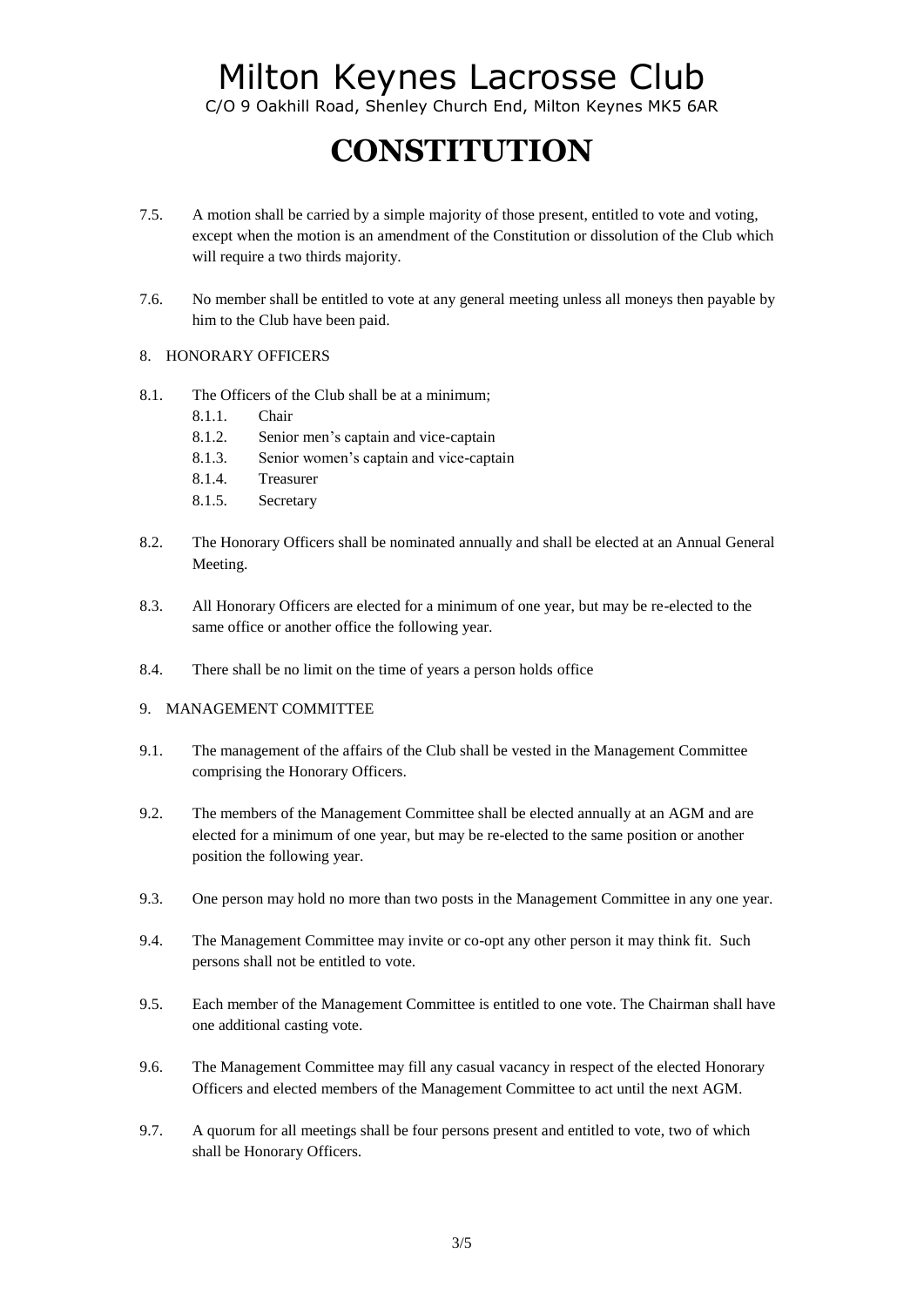C/O 9 Oakhill Road, Shenley Church End, Milton Keynes MK5 6AR

# **CONSTITUTION**

- 9.8. The Management Committee shall have the power to formulate bye laws as it deems necessary for the proper conduct and management of the Club and the in achievement of its Objectives. The Management Committee shall adopt such means as it deems sufficient to bring to the notice of the Members of the Club all such bye laws, which will be binding on all Members of the Club.
- 9.9. The Members in general meeting shall have the power to alter, add to or repeal the bye laws.
- 9.10. The Management Committee shall meet a least bi-monthly 'in-season' and when required 'out of season'.
- 10. SELECTION COMMITTEE
- 10.1. Responsibility for team selection shall be vested in the Selection Committee comprising the Captains and Vice-Captains of the active teams and the Coach.
- 10.2. Each member of the Selection Committee is entitled to one vote. The Chairman shall have one additional casting vote.
- 10.3. A quorum for all meetings shall be three persons present and entitled to vote, two of which shall be Honorary Officers.
- 10.4. The Management Committee shall have the power to formulate bye laws as it deems necessary for the proper conduct and management of the Club and the in achievement of its Objectives. The Management Committee shall adopt such means as it deems sufficient to bring to the notice of the Members of the Club all such bye laws, which will be binding on all Members of the Club.
- 10.5. The Members in general meeting shall have the power to alter, add to or repeal the bye laws.
- 10.6. The Selection Committee shall meet a least bi-monthly 'in-season' and when required 'out of season'.

#### 11. DISCIPLINARY MEASURES

- 11.1. Subject to the powers of the governing bodies of lacrosse and the rules and constitutions of the leagues or associations to which the Club is affiliated, the Management Committee shall have the power to discipline in such a manner as it sees fit, but subject to 10.2. a member who has been guilty of conduct considered by the Club to be disgraceful or prejudicial to the interests of the Club, the leagues, the game of lacrosse or The Milton Keynes Lacrosse Club
- 11.2. On receipt of notification of facts or circumstances that a member may have been guilty of such conduct the Management Committee shall have the power to:
	- 11.2.1. Appoint and constitute a Disciplinary Committee and
	- 11.2.2. Make such terms of reference and regulations as it considers necessary for the conduct and proceedings of such Disciplinary Committee.